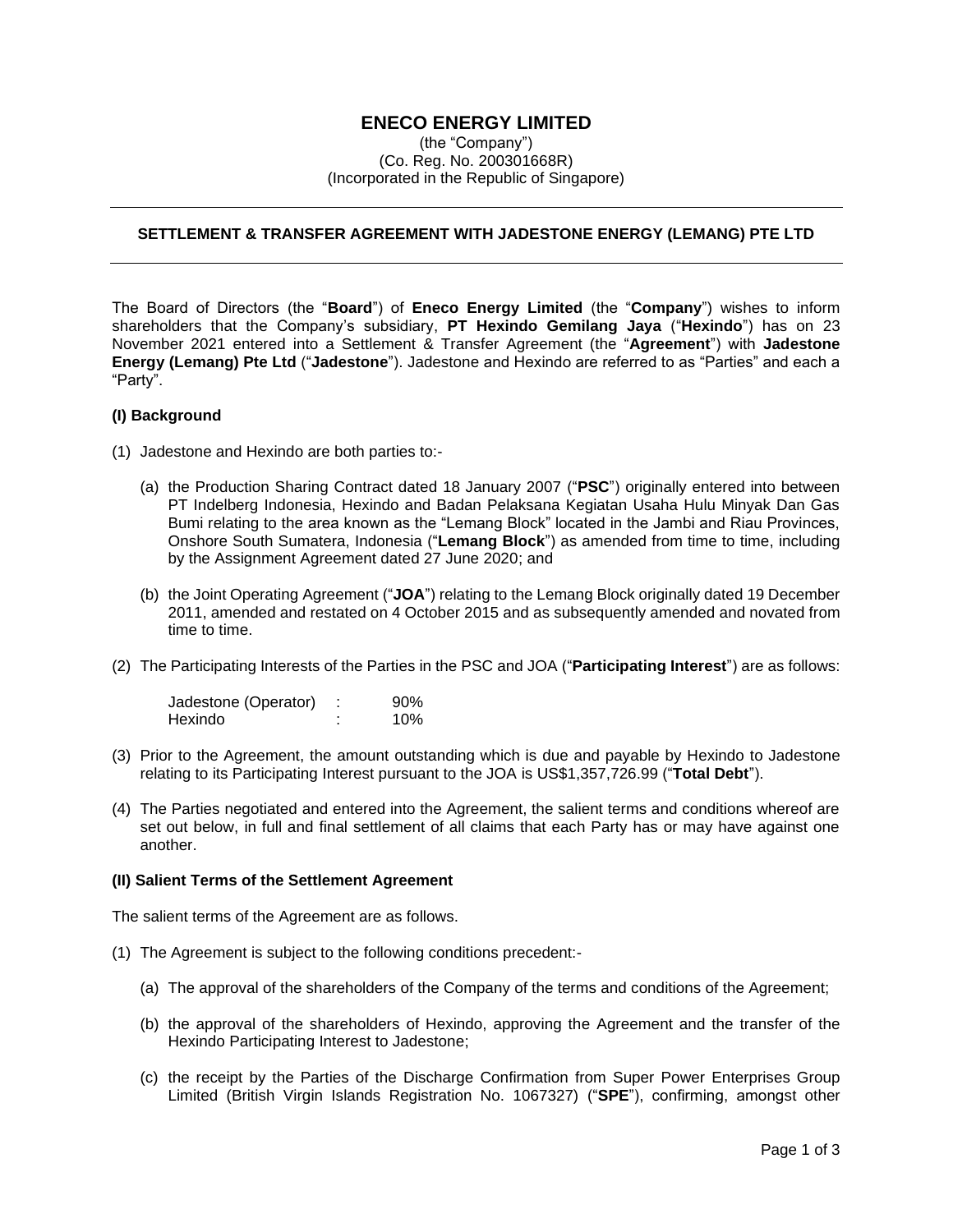matters, that SPE has no further claims of any kind and in any manner whatsoever over any of the Lemang Block, the PSC or the JOA, or in any manner whatsoever against Hexindo, the Company and/or Jadestone; and

(d) receipt by Jadestone of the Indonesian Government's approval of the transfer and assignment of Hexindo's Participating Interest to Jadestone.

If any of the conditions precedent set out in 1(a), 1(b) or 1(c) above are not satisfied or waived within 5 months of the date of the Agreement, then either Party may terminate the Agreement by written notice to the other Party.

- (2) The Agreement becomes unconditional when all conditions precedent stated above are satisfied or waived ("**Unconditional Date**"), and the following transactions will take place:-
	- (a) On and with effect from the Final Settlement Date (which is 10 business days from the Unconditional Date), Hexindo irrevocably assigns and transfers Hexindo's Participating Interest to Jadestone ("**Assignment**"); and
	- (b) Contemporaneously with the Assignment and by the Final Settlement Date, Jadestone will pay to the Company's account, as directed by Hexindo, a sum of US\$369,959.11 being the sum of US\$500,000.00 ("**Final Settlement Sum**") less the amount payable by Hexindo as Transfer Tax amounting to US\$130,040.89 payable to the Indonesian authorities (as required by Indonesian laws). The Transfer Tax will be remitted by Jadestone directly to the Indonesian authorities on behalf of Hexindo. The Transfer Tax equates to 7% of the consideration received by Hexindo for Hexindo's Participating Interest, being the sum of the Total Debt plus the Final Settlement Sum. The Total Debt will be waived by Jadestone.
- (3) Subject to the Parties performing their respective obligations under the Agreement:-
	- (a) interest will cease to accrue on the Total Debt as of the date of the Agreement;
	- (b) the JOA will terminate and Hexindo will have no Participating Interest or other interest of any kind whatsoever over the Lemang Block or in the PSC, and will not be liable to Jadestone for any amount, expense or costs of any kind whatsoever relating to any matter in connection with the Lemang Block or the PSC or the JOA;
	- (c) each Party will irrevocably (i) waive all rights and claims that it has or may have against one another, and (ii) release and discharge the other Party from all obligations or claims it has or may have under the PSC, the JOA, and any other matter related to the Lemang Block whatsoever. This will apply to each Party's respective Group Members as well (as defined in the Agreement); and
	- (d) the settlement and release as set out in the Agreement will be in full and final settlement of the Total Debt and all other Jadestone claims and all Hexindo claims.
- (4) The Parties are bound by confidentiality provisions.
- (5) If the Agreement is terminated for any reason whatsoever prior to the transactions referred to in paragraph (2) of this Part (II) above taking place or effect, then the Parties remain bound by the PSC and the JOA as if the Agreement had not been entered into.